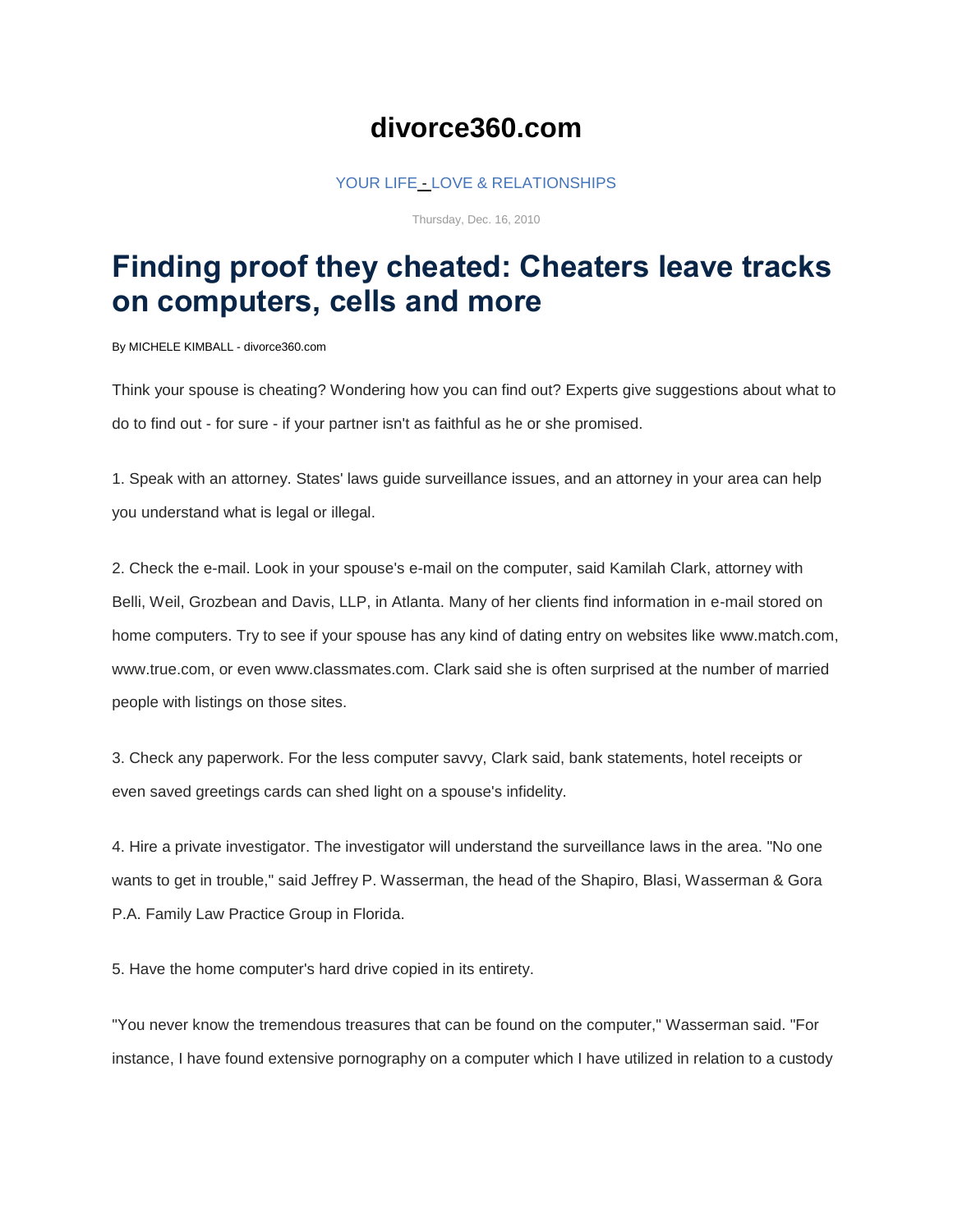battle. I have also found e-mail to other women and other men showing relationships that have been denied under oath."

6. Search the garbage.

"Believe it or not, garbage is not a protected commodity," Wasserman said.

If the parties are living separately, going through the other spouse's garbage can sometimes turn up unexpected resources. Take advantage of living in the same house.

7. Check the bills. Bills that come in the mail to the home can be a wealth of information, said Lynne Z. Gold-Bikin, a divorce attorney and managing partner of the family law practice group at Wolf, Block, Schorr and Solis-Cohen LLP in Philadelphia. For example, EZ Pass bills, which record the comings and goings of a driver using a toll road can help pinpoint the location of the spouse. These records cannot be subpoenaed in many states, Gold-Bikin said, but are accessible to those living in the same household when they arrive in the mail.

8. Extract text messages. If you suspect a spouse is text-messaging to a lover, try to get the messages extracted from the phone, Gold-Bikin said. She uses a company in California to get messages off of cell phones. However, the company needs the cell phone in its entirety.

9. Spyware issues. Beware of using Spyware, which are computer programs that track and copy a user's information, Gold Bikin said. These programs and other spying tactics may not be admissible in court, depending on the state, she said.

10. Hire a detective to see if he or she responds to sexual advances, Gold-Bikin said. It also helps to see if the spouse is wearing his or her wedding ring in public, she said. Some of the tactics available are not the most savory, but it can help get a sense of a spouse's fidelity.

"It's an ugly business," Gold-Bikin said.